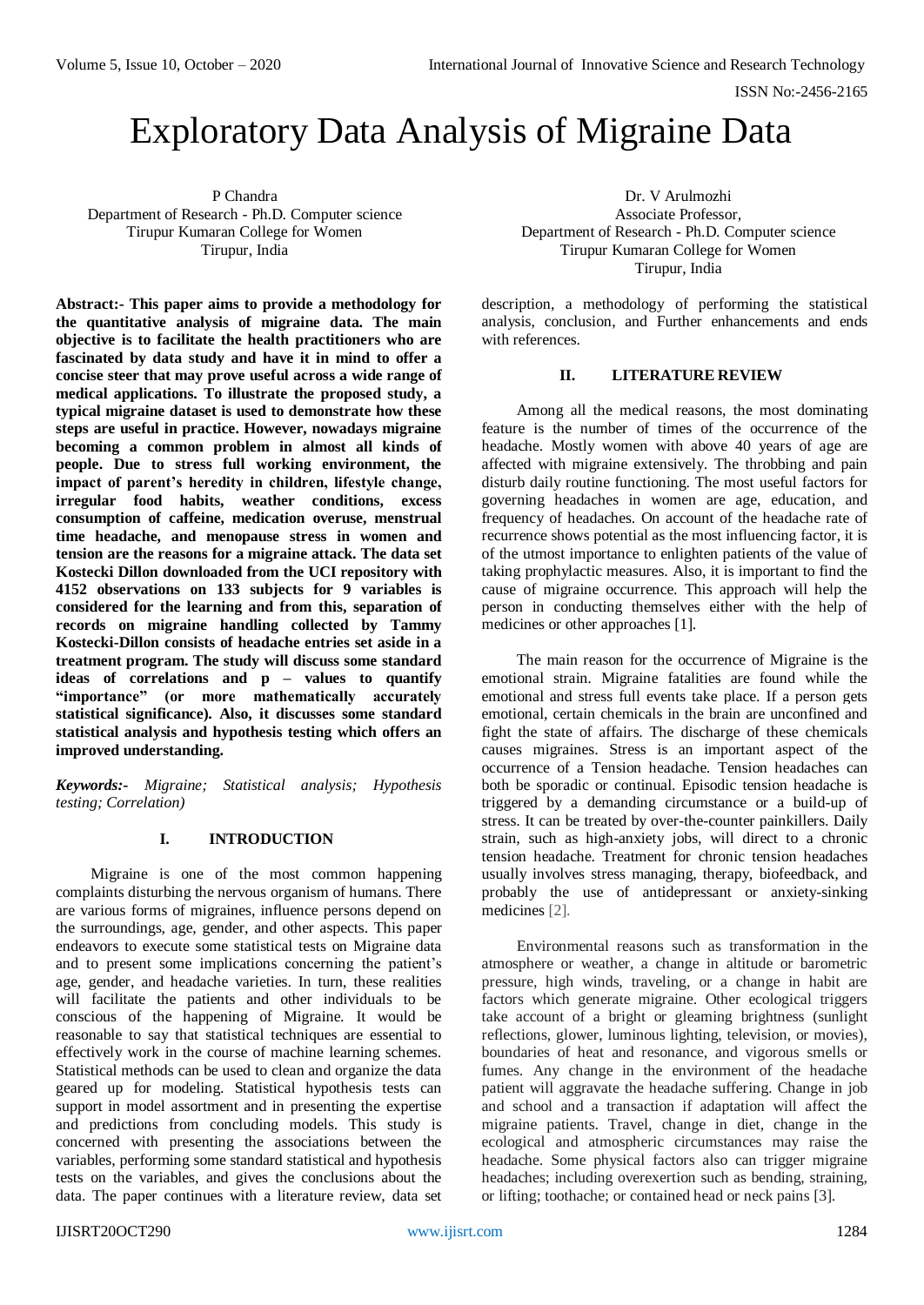Seng, et al. of Albert Einstein College of Medicine, presented some conclusions from a study on the impact of a parent's migraine problem on their kids. In a month the parents generally had 6.8 headaches as an average. Both parents and kids reported that the occurrence of headache gives a sensible force on their daily routine. It affects parentchild relations, followed by the hinder of providing everyday help and a significant crash. The major population of the kids wants more assistance in helping their parents with migraines [4].

Studies conducted by Lipton et al, women with migraines were separated into groups of Pure, Menstrual Related, and Non-Menstrual Related Migraine. Researchers signifying the results that women with Non-menstrual related were more possible to experience high pain concentration, more overall pain disturbance, and practical demolition within an hour of headache commencing when compared to women with other groups [5].

Yu-Chen Cheng, et al. of Massachusetts General Hospital in Boston offered conclusions that 60% of the female with migraine history at the menopausal time developed migraine; the change in the occurrence of the migraine is at the time of pre-menopausal or postmenopausal. Based on MRI scans, the researchers concluded that pituitary abnormalities were more persistent in patients with new-onset migraine [6] [7].

# **III. DATASET DESCRIPTION**

The data set is downloaded from the UCI repository with 4152 observations on 133 subjects for 9 variables is taken for the study and from this a detachment of data on migraine treatments composed by Tammy Kostecki-Dillon consist of headache entries kept in a treatment program. Patients entered the program at an altered period over a stage of about 3 years. Table 1 will show the description of the dataset.

| Table 1 Data set description |  |  |  |  |
|------------------------------|--|--|--|--|
|------------------------------|--|--|--|--|

| <b>Variable Name</b> | <b>Description</b>                         |  |  |  |
|----------------------|--------------------------------------------|--|--|--|
| id                   | Patient id.                                |  |  |  |
| time                 | Time in days comparative to the start of   |  |  |  |
|                      | treatment, which comes at time 0.          |  |  |  |
| dos                  | A period in days from the beginning of the |  |  |  |
|                      | study.                                     |  |  |  |
| hatype               | A reason with levels Aura Mixed No         |  |  |  |
|                      | Aura, the type of migraine practiced by a  |  |  |  |
|                      | focus.                                     |  |  |  |
| age                  | At the onset of treatment, in years.       |  |  |  |
| airq                 | A measure of air quality.                  |  |  |  |
|                      | An issue with                              |  |  |  |
| medication           | levels none concentrated systematic,       |  |  |  |
|                      | demonstrating subjects who discontinued    |  |  |  |
|                      | their medication, who sustained but at a   |  |  |  |
|                      | reduced measure, or who persistent at the  |  |  |  |
|                      | previous dose.                             |  |  |  |

## **IV. METHODOLOGY**

The type of the variable in a dataset may be continuous or categorical. The data for a continuous variable will be continuous. The data entries for a categorical variable will be of categories like yes or no and specific classes. These data entries are cleaned and if necessary it will be converted to a required data type. If the categories are to be converted to numeric, it can be done and prepared for testing. This study will present all the data preparation and testing methods by using R Language.

Now, the variable "hatype" can be viewed by using Table 2 for finding whether it is a continuous or categorical variable and the number of occurrences of it.

Table 2 Type and occurrence of variable hatype

| Aura | Mixed | No Aura |  |
|------|-------|---------|--|
| 1710 | 157   | 1985    |  |

From Table 2 it is observed that there are three categories of data for the variable "hatype" with the types "Aura", "Mixed" and "No Aura". The observation respectively for Aura is 1710 entries, for a mixed type of head ache is 457 and for No Aura is 1985.

Fig 1 will show the bar chart for the "hatype".



Fig 1 Bar plot for hatype variable.

The continuous variable age will be displayed by using a bar plot in Fig 2.



Fig 2 Bar plot for age variable.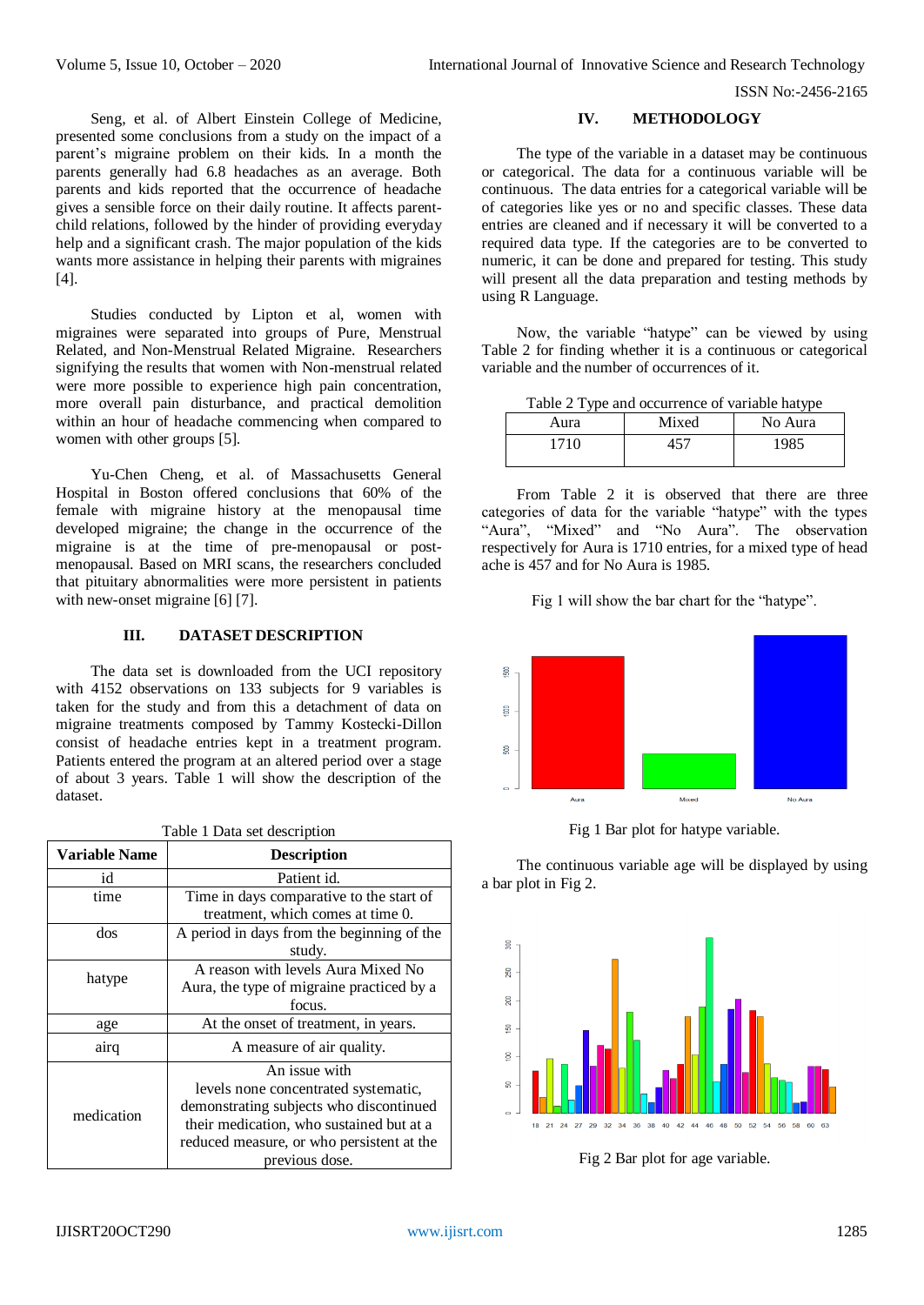From Fig 2 it is observed that the continuous value for age varies from 18 to approximately 68. So, the assumption can be made that, the marine attack will take place approximately from age 18 up to 70.

Fig 3  $\&$  4 displays the age variable with a Histogram and bar plot.



Fig 3 Histogram for the age variable



Fig 4 Box plot of variable age

# *A. Correlation of variables*

In Fig 5 the correlation of variables of the entire data set is displayed.



Fig 5 Correlation plot for migraine dataset

#### *B. P-Value*

P-Value is the indicator of the test results that explains a significant difference between variables. Many statistical tests provide both numeric results and a p-value. The P-value is a value that ranges between 0 and 1. The P-value is the probability of obtaining the observed results of a hypothesis test, assuming that the null hypothesis (here in this scenario the comparing two groups are the same) is correct. The low P-value means that the smallest level of significance shows the assuming groups are not the same thereby the null hypothesis  $H_0$  would be rejected. Therefore it can be called the difference between the two groups statistically significant. The high P-value (Alternative hypothesis) means that the two groups were not that much different. A P-value 1 indicates that there is no disparity at all between the two groups. Generally, if the p-value is less than 0.05, the difference observed is considered as statistically significant.

## **V. STATISTICAL TESTS**

*A. T-Test*

The T-Test used to calculate the mean of two groups of samples is called 2 sample T-test. The test is to evaluate the means of the two sets of data are statistically significantly vary from each other. Here in this study, the unpaired twosample t-test is used to compare the means of two independent samples "age" and "hatype".

The method for T-test if the means are different is [8]

t-value = (mean  $1 -$ mean  $2$ ) / sp where,

 $sp = \sqrt{(var1/n1) + (var2/n2)}$ 

By using the RStudioo, the t value is calculated, and the evaluated variables are "age" and "hatype" by using the following algorithm.

The algorithm for T-Test is as follows:

rm  $(list = ls()$ 

a<- read.csv("KosteckiDillon.csv") # Check the mean age vary Significantly with headache type or not boxplot(a\$age~a\$hatype) M <- tapply(a\$age,a\$hatype,mean) v <- tapply(a\$age,a\$hatype,var) n <- table(a\$hatype) tdata =  $(M[1] - M[2])$ / sqrt $((v[1]/n[1]) + (v[2]/n[2]))$ # probability of error pvalue  $\langle$  - 2\*pt(tdata,df = min(n[1] - 1,n[2] - 1), lower.tail = FALSE)

To check the mean age varies significantly with headache type or not, the P-value is calculated by using the t – value. To reject the null hypothesis P - value should be  $\lt$ 0.025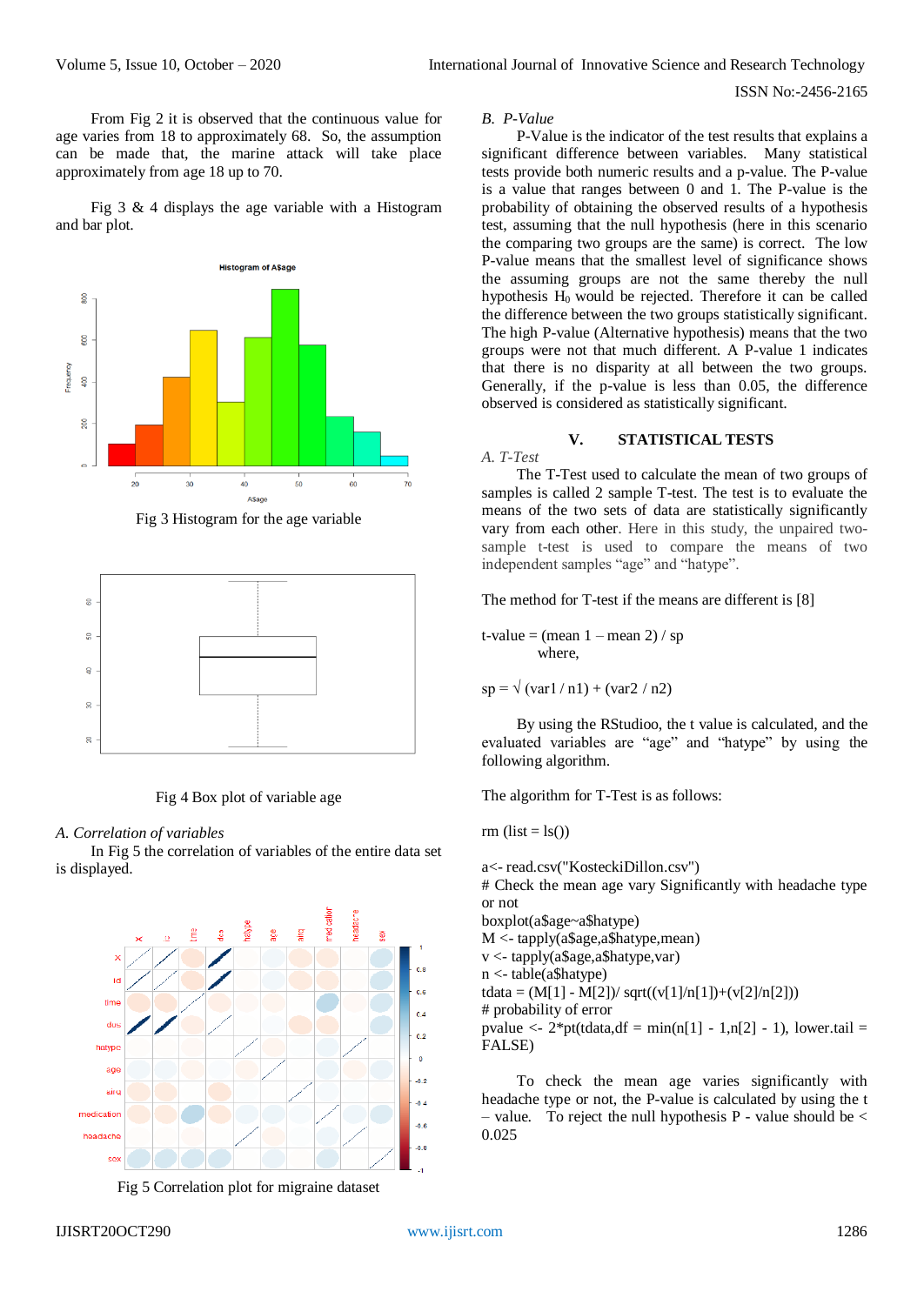|           | Df   | Sum Sq | <b>Mean</b> | F     | $Pr(>=F)$        |
|-----------|------|--------|-------------|-------|------------------|
|           |      |        | Sa          | value |                  |
| a\$hatype |      | 13181  | 6590        | 53.86 | $<$ 2e-16<br>*** |
| Residuals | 4149 | 507637 | 122         |       |                  |



Fig 6 Box plot for comparison of means (age and hatype)

Figure 6 illustrates the means of the variables "age" and "hatype".

The Results for t score and p-value while running the algorithm in RStudio is as follows:

## P-value

 Aura 0.1650248

#### **T**data

 Aura 1.390601

The inference from the above said T-test value will be The higher P-value indicates the t-test fails to reject the null hypothesis (h0). There is no significant dissimilarity among "age" concerning "hatype".

# *B. Z – Test*

A Z-test is a type of hypothesis test that will tell the results from the test are valid or repeatable. A hypothesis test will tell if it is probably true, or not. A  $Z$  – test is used when the data is roughly normally distributed.

A two proportion z-test compares two extents.

- The null hypothesis  $(H_0)$  is to test the proportions are the same.
- The alternate hypothesis  $(H_1)$  is to test the proportions are not the same [9].

#### *1) Pooled sample proportion:*

The null hypothesis states that  $P_1 = P_2$ , the pooled sample proportion (p) is to calculate the standard error of the sample distribution.

 $p = (p_1 * n_1 + p_2 * n_2) / (n_1 + n_2)$ 

Where  $p_1$  and  $p_2$  are the sample proportions from populations 1 & 2,  $n_1$  and  $n_2$  are the size of samples 1 & 2. *2) Standard error:*

This gives the standard error (SE) of the model distribution dissimilarity between two proportions.

SE = sqrt {p \* ( 1 - p ) \* [  $(1/n_1) + (1/n_2)$  ] }

Where p is the proportion of pooled sample,  $n_1$  and  $n_2$  are size of samples 1 & 2.

*3) Test statistic:*

The formula for z-score (z) is defined by

 $z = (p_1 - p_2) / SE$ 

Where  $p_1$  is the proportion from sample 1,  $p_2$  is the proportion from sample 2, and SE is the standard error of the sampling distribution [10].

The algorithm for  $Z - Test$  is as follows:

rm  $(list = ls()$ #a<- read.csv("KosteckiDillon.csv",header = TRUE,sep = " $\text{tr}$ ",row.names = 1) # check the proportion of headachetype with respect to sex vary significantly or not a<- read.csv("KosteckiDillon.csv") n <- table(a\$sex) f <- table(a\$hatype,a\$sex)  $p1 \leq f[2,1]/(f[1,1] + f[2,1])$  $p2 \leftarrow f[2,2] / (f[1,2] + f[2,2])$  $pp \leftarrow (f[2,1] + f[2,2]) / (f[1,1] + f[2,1] + f[1,2] + f[2,2])$ zdata <-  $(p1 - p2) / \sqrt{p} (1 - pp) * (1/n[1] + 1/n[2]))$ pvalue  $\langle -2 * \text{pnorm}(\text{abs}(\text{zdata}), \text{lower}.\text{tail} = \text{FALSE})$ 

To check the proportion of headache type concerning sex varies significantly or not the formula for z score has been used and the results as follows: p-value

```
 female
```
1.769618e-128

From the result, due to the high p-value, the Z test fails to reject the null hypothesis. Hence there is no significant headache type in proportion concerning gender.

#### *C. Analysis of Variance (ANOVA - F test):*

Data do not always fit into discrete categories, but numeric data can also be of interest in a field of investigation. The comparison of one continuous and one categorical variable will be compared by using this test.

To calculate the Mean Square Error (MSE) and Mean Square Treatment, first calculate the Error Sum of Squares (SSE), Treatment Sum of Squares (SSTR), and total Sum of Squares (SST) [11].

The formula for finding the Error Mean Square is

 $MSE = SSE / N - t$ 

N – Total number of observations

t – Total Number of treatments.

The formula for Treatment Mean Square is:

 $MSTR = SSTR / t - 1$ 

The formula for Test Statistic  $(F - Statistic)$  is: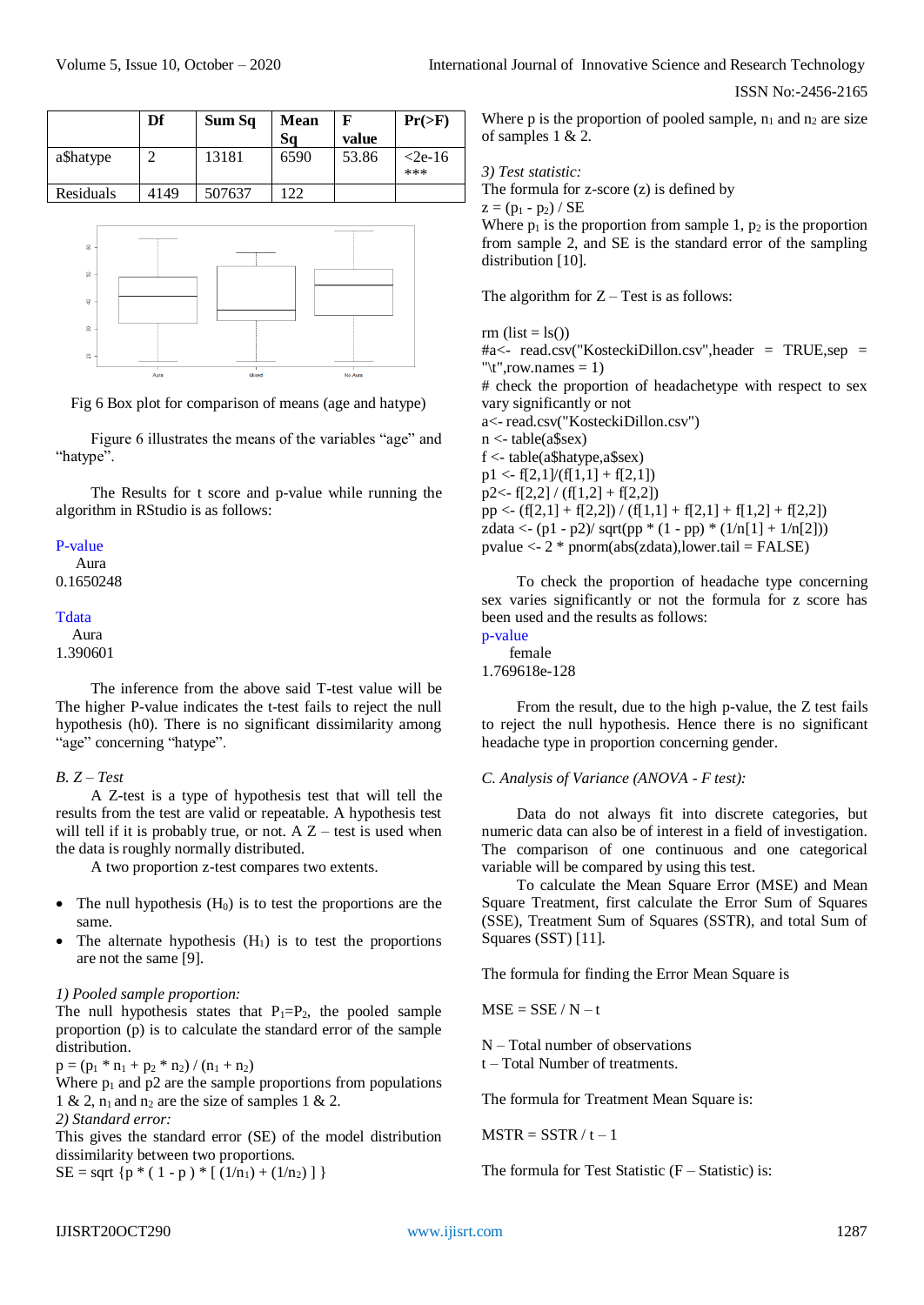Volume 5, Issue 10, October – 2020 **International Journal of Innovative Science and Research Technology** 

ISSN No:-2456-2165

 $F = MSTR / MSE$ 

The algorithm for ANOVA Test is as follows:

```
rm (list = ls()a<- read.csv("KosteckiDillon.csv")
#boxplot(a$age~a$hatype,col=rainbow(3))
boxplot(a$age~a$hatype,col=rainbow(3))
M <- tapply(a$age,a$hatype,mean)
res <- aov(a$age~a$hatype)
summary(res)
```
The builtin function aov(a\$age~a\$hatype) has been used to calculate the Analysis of variance.



Fig 7 Box plot comparing "age" and "hatype"

The Result for the above-mentioned statement will be Table 3 Result of ANOVA test

Signif. codes:  $0$  '\*\*\*'  $0.001$  '\*\*'  $0.01$  '\*'  $0.05$  '.'  $0.1$  ' ' 1

From the results shown in Table 3, the p-value is high and the ANOVA test fails to reject the Null hypothesis (H0). Hence there is no significant difference between the samples "age" and "hatype".

## *D. Chi-Square Test*

There are two types of chi-square tests

- 1. A chi-square test for goodness of fit determines if the sample data matches a population in other words goodness of fit is used to test if sample data fits a distribution from a certain population.
- 2. A chi-square test for independence tests to see whether distributions of categorical variables differ from each other.

A very small chi-square test statistic means that the observed data fit the expected data extremely well. There is a relationship that exists between the two variables. A very larger chi-square value means that the data does not fit very well and there is no relationship exists between the variables tested.

A Chi-Square statistic is a dimension of how opportunities contrast to results. The data used in calculating a chi-square must be random, raw, mutually exclusive, drawn from independent variables, and drawn from a large sample [12].

The formula for calculating Chi-Square test is:

$$
\chi^2_c = \Sigma \left( (\sigma_i - E_i)^2 / E_i \right)
$$

The subscript "c" is degrees of freedom. "o" and "E" observed and Expected values.

The algorithm to calculate Chi-Square value implemented in R is as follows:

rm  $(list = ls()$ a<- read.csv("KosteckiDillon.csv") #ChiSquare Test res <- chisq.test(a\$hatype,a\$sex)

To calculate the Chi-Square value the function chisq.test(a\$hatype,a\$sex) has been called and the result will be as follows:

Pearson's Chi-squared test

data: a\$hatype and a\$sex

 $X$ -squared = 259.95, df = 2, p-value < 2.2e-16

From the result above it is clear that due to high P-Value the Chi-square test fails to reject the Null hypothesis  $(H<sub>0</sub>)$ . Hence the proportion of "hatype" is not the same with gender and there is no relationship between headache type and gender.

# **VI. CONCLUSION AND FURTHER ENHANCEMENTS**

A headache becomes a common disease due to some viral infections, present working environment, and other lifestyle reasons, it is worth to explore about it by using the existing data and to know the actual relations of the age, gender, and the type of headache. The main objective is to help the clinical practitioners who are interested in data analysis and intends to offer a succinct guide that may prove useful across a wide range of medical applications. It is possible to find the inferences related to migraines by using the statistical tests. Further, the predictions and the classifications can be made by using the statistical models available.

#### **REFERENCES**

- [1]. Dorota Talarska,1 MaBgorzata Zgorzalewicz-Stachowiak,2 MichaB Michalak,3 Agrypina Czajkowska,1 and Karolina HudaV 2," Functioning of Women with Migraine Headaches", Hindawi Publishing Corporation, Scientific World Journal Volume 2014, Article ID 492350, 8 pages [http://dx.doi.org/10.1155/2014/492350.](http://dx.doi.org/10.1155/2014/492350)
- [2]. [https://my.clevelandclinic.org/health/articles/9646](https://my.clevelandclinic.org/health/articles/9646-stress-and-headaches) [stress-and-headaches](https://my.clevelandclinic.org/health/articles/9646-stress-and-headaches)
- [3]. [https://headaches.org/2007/10/25/environmental](https://headaches.org/2007/10/25/environmental-physical-factors/)[physical-factors/.](https://headaches.org/2007/10/25/environmental-physical-factors/)